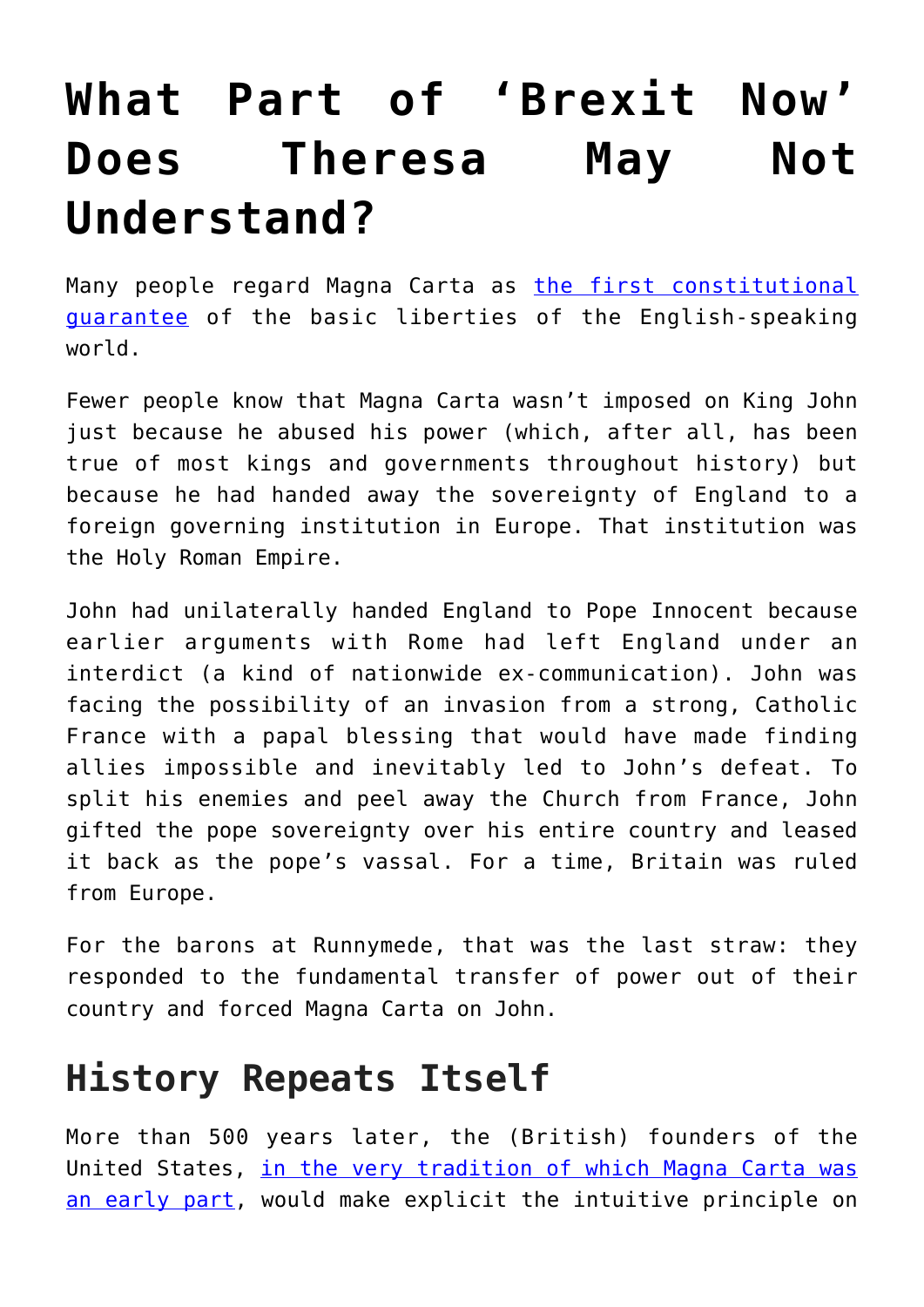which the barons had acted then and many have acted since: the power to govern is delegated by the people governed, with whom it entirely resides.

But that principle is so deep in the Anglo cultural psyche that even the barons who faced King John at Runnymede were not the first to state it in some way or another: the Charter of Liberties of Henry I had already formally established in the year 1100 that the rule of the king was by consent and that those who made the law were not above it.

By this long-standing principle, power is lent by the people, with whom it resides, for a limited time to those in government for the purpose of protecting the rights of those people. A British prime minister today has no more right to negotiate his country away to a foreign power than King John had to give the country away to a pope, and it makes no difference how the prime minister is chosen. No king or prime minister has any more right to do either than a tenant of my house has to sell or give my house away just because he is temporarily living in it. Power to govern is no more possessed by those who are allowed temporarily to exercise it than my house is possessed by the person temporarily allowed to live in it.

In the Brexit referendum, the British people chose to take their house back and evict the E.U. in its entirety. By the same analogy, Theresa May, the U.K.'s current prime minister, just happens to be the people's "property manager" right now, and she has no right or mandate to thwart their instruction.

The question in the Brexit referendum was a simple one: should the United Kingdom remain a member of the European Union or leave the European Union?

The government's refusal (at worst) or knowing failure (at best) to fully implement the second alternative Brits voted for (to leave the European Union) depends tacitly on the idea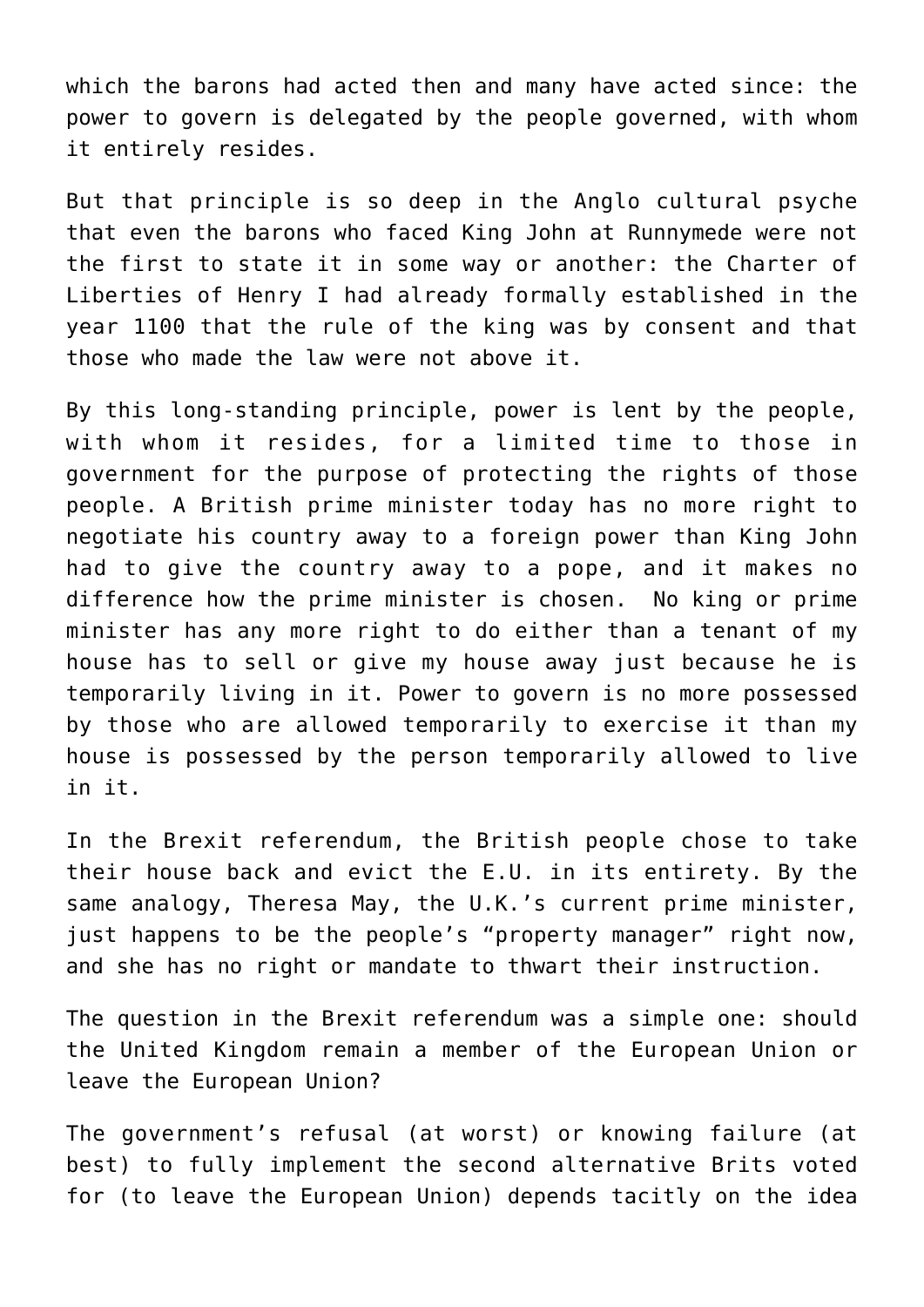that it has the right to give away something that it, in fact, can never possess—the sovereignty of the nation.

Of course, that idea is false. Rather, the sovereign will was expressed in a referendum that everyone knew at the time meant exactly what the prime minister has since told the country it meant— [an actual British exit from the European Union](https://www.independent.co.uk/news/uk/politics/theresa-may-brexit-means-brexit-conservative-leadership-no-attempt-remain-inside-eu-leave-europe-a7130596.html).

The British people also confirmed their clear understanding of, and intent in, the referendum result by voting overwhelmingly in the subsequent general election for parties that promised to honor it without qualification or equivocation.

And just in case it needs to be said (and it seems that it does): the reason why the referendum question did not list all of the conditions of Brexit is that exit, or "leaving," to use the word on the ballot, is a rather simple all-or-nothing act.

Have you ever "left" anything while leaving behind a part of yourself? When have you told someone you are leaving your house but felt the need to specify that you are taking all of your limbs with you?

Never, and the very idea is absurd.

## **Unless the British Government Implements All of Brexit, It Isn't Brexit**

In voting to leave the E.U., the British were clearly voting to bring with them every part of their sovereignty that had been conceded to the E.U.—including the jurisdiction of their courts, the ability to make all of their laws, their territorial waters, and everything else.

So let's say it directly. Any Brexit that doesn't do all of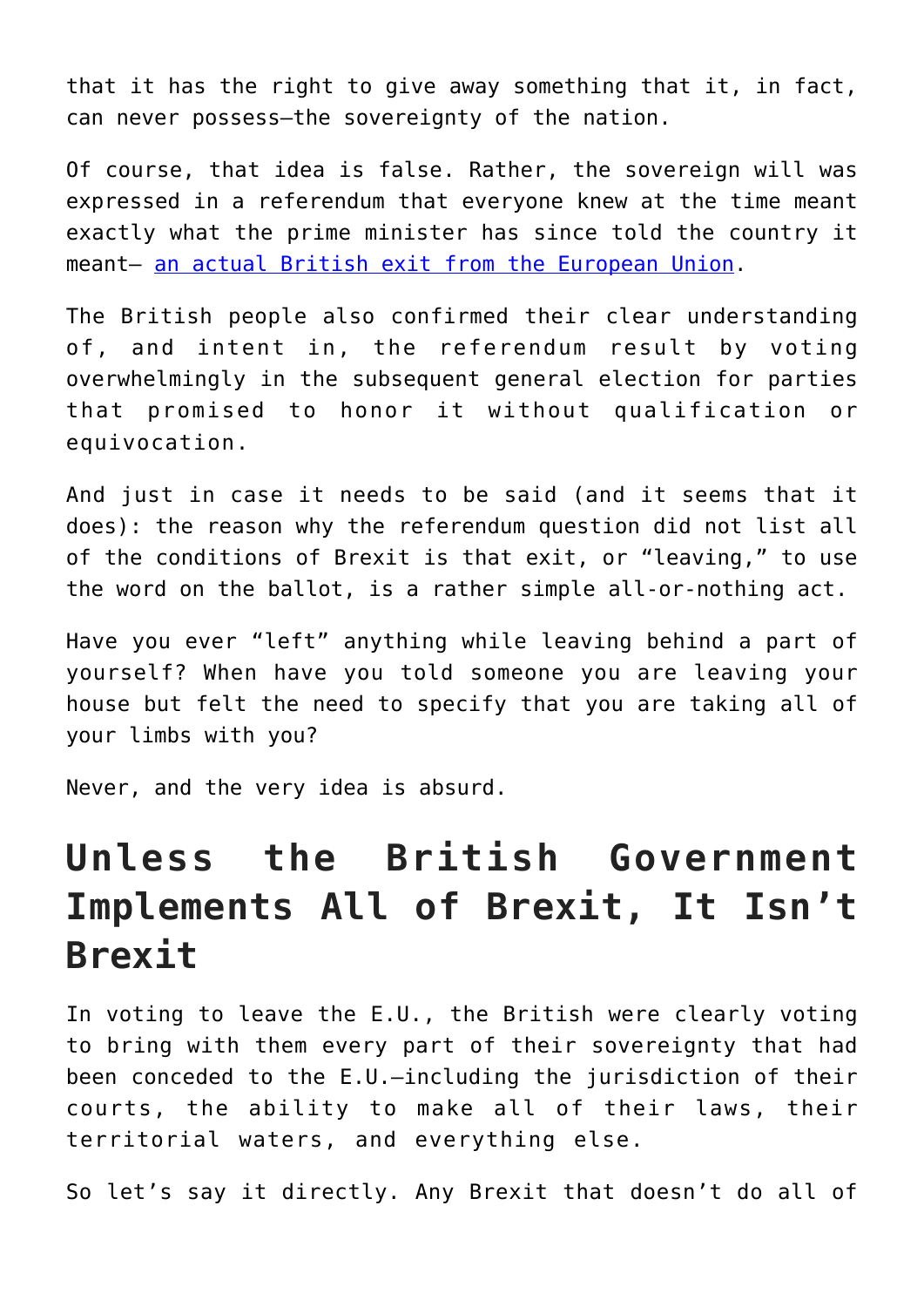those things isn't Brexit.

There is no such thing as a "soft Brexit" any more than there is such a thing as a "soft" leaving your house in the morning or a "soft" pregnancy.

The drawing of a line at the giving away of governmental power is a very basic, human, and healthy self-protective instinct, which has been evident at many more points in history than just 1215. In 1258, for example, the Provisions of Oxford against Henry III, which established the parliament, were also a response to the King's giving away power to a foreign European aristocratic class. Hundreds of years later, the Glorious Revolution would follow the exiling of a king on account of his desire to bring French law and religion to England. And as the normal, healthy act of a real *demos* (people), the result of the Brexit referendum is a similar reaction to a similar travesty.

It drew the line exactly where it has been drawn throughout history: to prevent those who are temporarily delegated power by one *demos* from giving away a *kratos* (power) that is not theirs, to those who are part of another *demos* altogether.

The British *demos* has demanded all of its *kratos* back.

Theresa May is now in very dangerous territory, both politically and morally.

The worst of it all is the deceit. May brought people along with her "plan" by declaring red lines in speech after speech... before turning them pink and eventually erasing so many of them altogether.

Kipling said it best:

*The Saxon is not like us Normans. His manners are not so polite. But he never means anything serious till he talks about*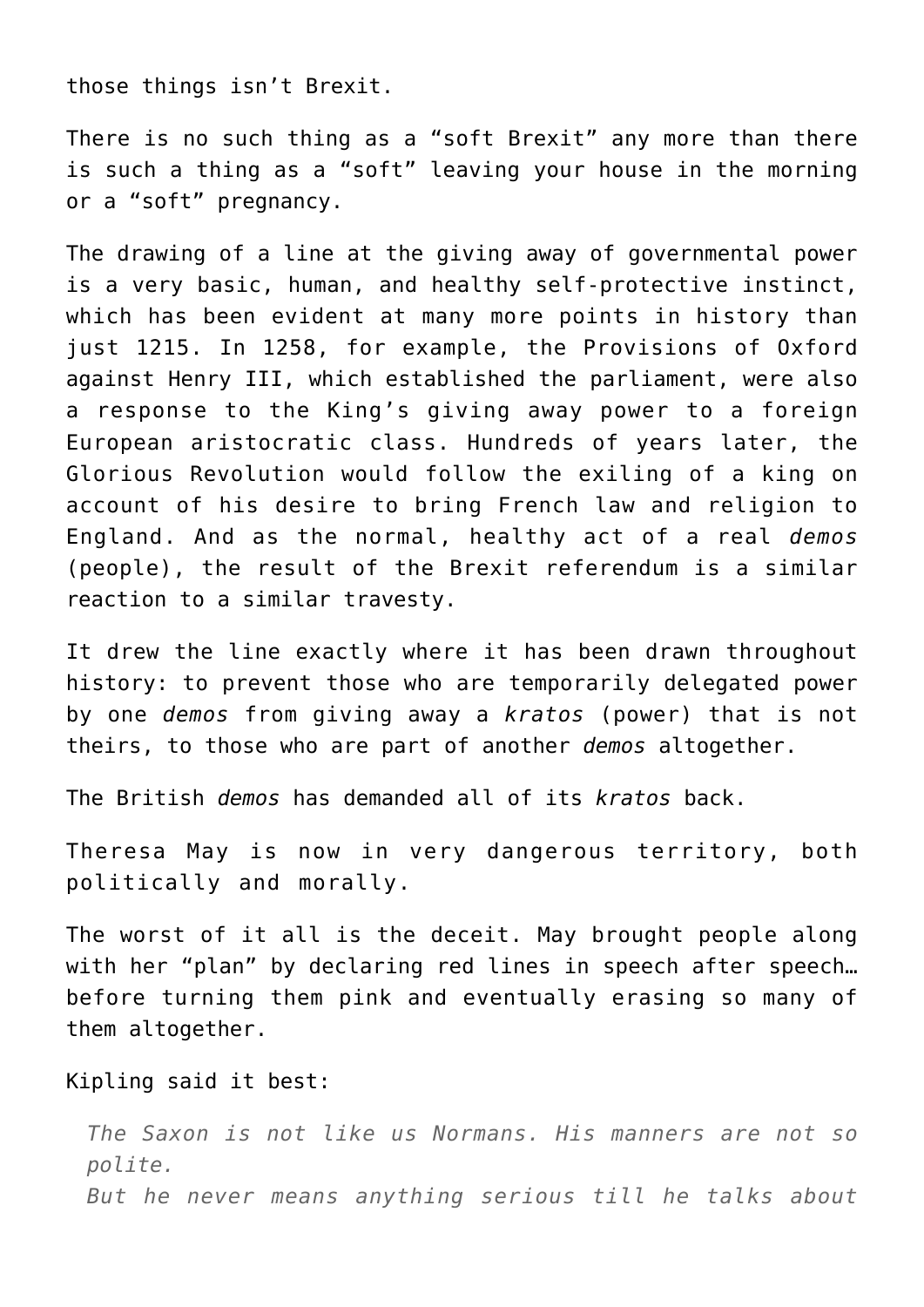*justice and right. When he stands like an ox in the furrow, with his sullen set eyes on your own, And grumbles, "This isn't fair dealing," my son, leave the Saxon alone*

Mrs. May is not just behaving as a Norman among Saxons: if her bypassing her own Brexit department to engage in backroom negotiations with Barnier is anything to go by, she's literally colluding with them.

If the British government fails to deliver actual Brexit, it will have even more serious implications than leaving the country tied to the anti-democratic corpse politic of the European superstate: it will also be a self-inflicted wound, perhaps mortal over historic time, against the democratic body politic of Britain, which has taken a thousand years to mature.

Those who enjoy irony or historic parallel, or both, will appreciate the following:

After signing the Magna Carta, King John immediately appealed to the pope to annul that pesky referendum on and limitation of his power. Pope Innocent gladly obliged; he would have made a good president of the European Union today, refusing to accept any of the national referendums that rejected the European constitution.

That act of bad faith by John—rejecting the will of his people in favor of the will of his European overlord—caused the barons to revolt and open war to break out in England.

By that standard and the standard of most of British history, it is already past time for the British people who cared enough about their democracy to vote for Brexit to take to the streets to help Prime Minister May keep her promises.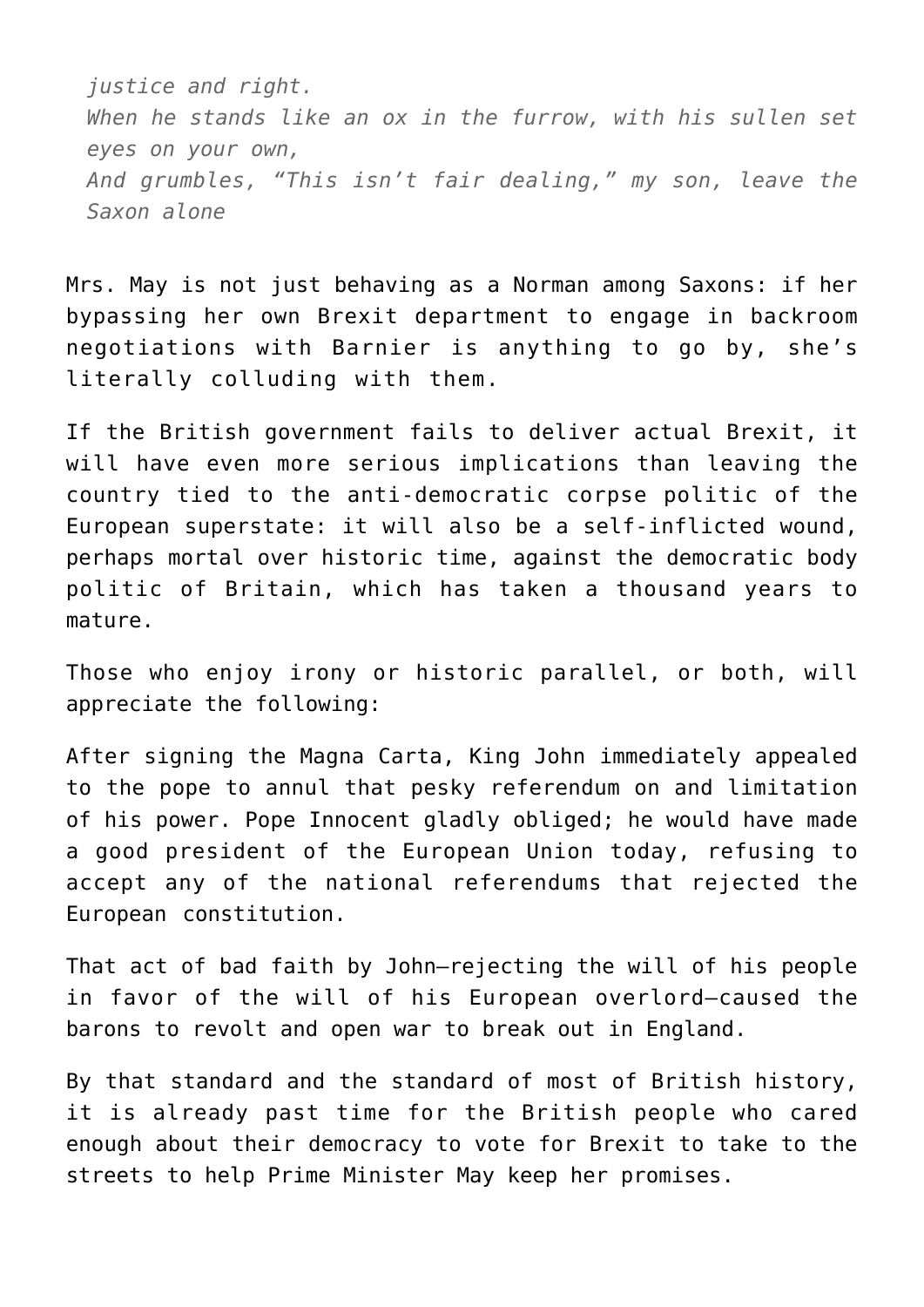Following Kipling, it is time for the Saxons to forget their manners in drawing the same line against their own government that they drew against the E.U.

Since the collusions negotiations with the E.U. are causing the British government such trouble, I have dredged up a little document that Mrs. May might like to take as a real starting point for the real "negotiations" that the motley Saxons will stand behind

It's called the Declaration of Independence, which ironically was knocked up by some other Brits about 240 or so years ago when they were facing much the same challenge as the British are facing today. Perhaps it may help. With a few small changes, the pertinent paragraph is here:

*That this United Kingdom is, and of Right ought to be, a Free and Independent state; that it is absolved from all allegiance to the European Union, and that all political connection between it and the European superstate, is and ought to be totally dissolved; and that as a Free and Independent kingdom, it has full Power to make its own Laws, Fish its own Waters, contract Alliances, establish Commerce, and to do all other Acts and Things which an Independent State may of right do. And for the support of this Declaration, with a firm reliance on the protection of divine Providence, we mutually pledge to each other our Lives, our Fortunes and our sacred Honor.*

You know what to do, Brits. You've done it before.

And for fundamentally the same reason.

—

Robin Koerner is British-born and recently became a citizen of the USA. A decade ago, he founded [WatchingAmerica.com,](http://www.watchingamerica.com) an organization of over 200 volunteers that translates and posts